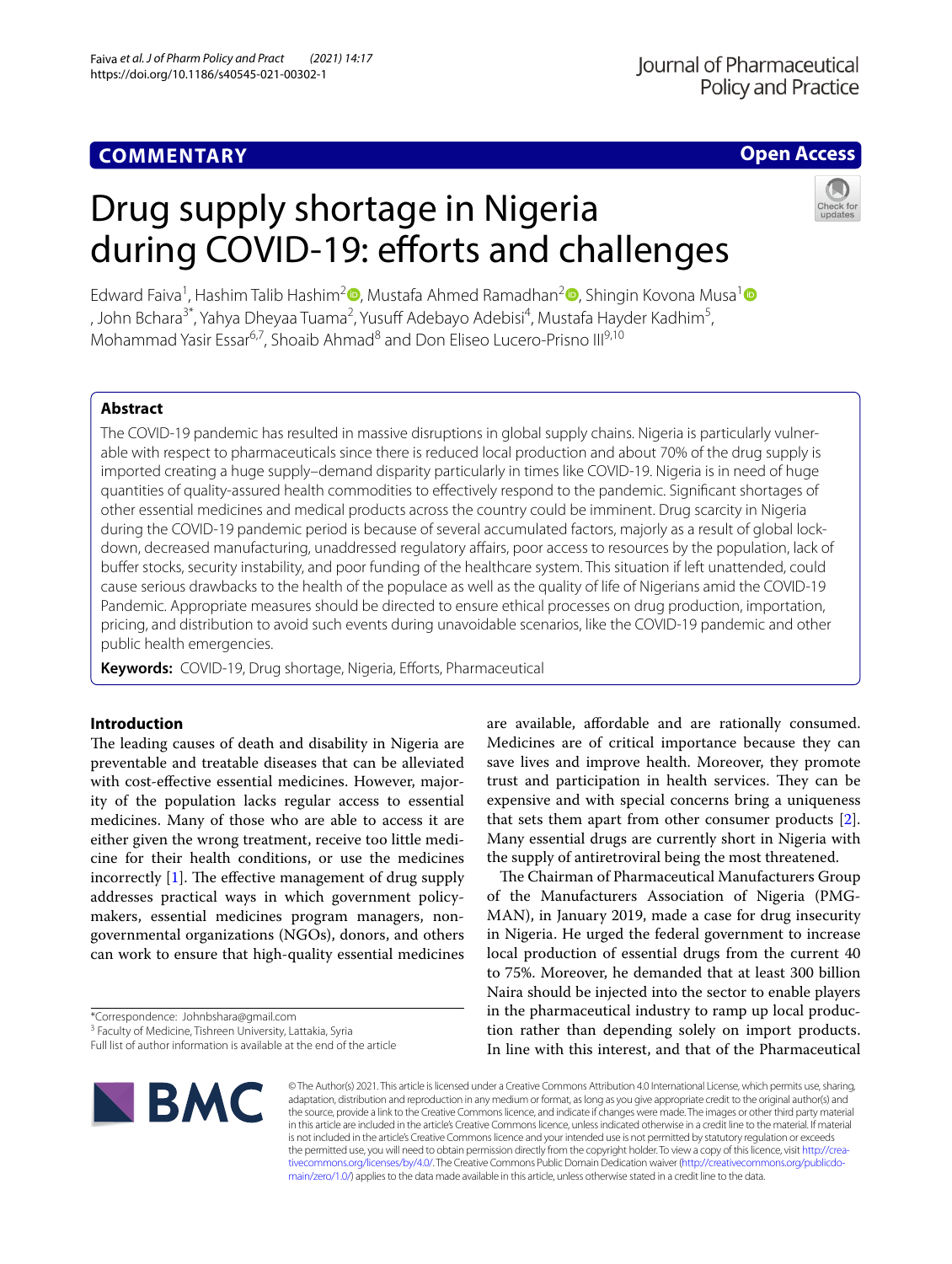Society of Nigeria (PSN), that have suggested policies that would encourage local manufacturing of medicines, the federal government jacked up the tax for importation of essential drugs up to 20% as part of measures to encourage pharmaceutical frms to manufacture medicines locally [[2,](#page-2-1) [4](#page-2-2)].

In 1990, the maiden National Drug Policy for Nigerians launched to address the challenges associated with the inadequacies of drug supply and distribution These inadequacies resulted from various factors, such as: an inefective structure of drug administration and control, inadequate funding of drug supply and control activities, increased reliance on foreign sources for fnished drug products, pharmaceutical raw materials, reagents and equipment, inefficient storage, transportation and distribution facilities, poor selection and procurement practices, involvement of incompetent persons in procurement, distribution and sale of drugs, poor performance of drug suppliers to public health care institutions, and lack of political will to provide safe, efficacious and good quality drugs to meet the health needs of Nigerians. The policy was created with commendable goals and objectives intended to deal with the unsatisfactory situation at that time. The adoption of this policy was an encouraging development by the observers. After more than a decade of its adoption and implementation, modest progress has been reported. The positives to take are the publication of an Essential Drugs List and a National Drug Formulary, the establishment of a statutory agency responsible for drug administration and control, and the introduction of drug registration procedures.

Regardless, a lot remains to be done in many areas, including the actualization of self-sufficiency in local production of essential drugs, establishment of an efective drug procurement system, development of a well-ordered drug distribution system, harmonization and updating of drug legislation, efective control of drug advertisement and promotion, entrenchment of and commitment to rational drugs use at all levels of healthcare, and drug research and development, etc.  $[5, 6]$  $[5, 6]$  $[5, 6]$  $[5, 6]$ . The revision of the policy presents an excellent opportunity for the formulation of new strategies, strengthening achievements in areas where progress has been recorded, and addressing those areas that call for more efective action. It is expected that with judicious implementation of the revised policy, as laid out in the accompanying implementation plan, the Nigerian people will have sustainable access to safe, efficacious and good quality drugs  $[6]$  $[6]$  $[6]$ .

## **Factors infuencing drug shortage in Nigeria**

In addition to the importation of fnished products, wholesale and retail pharmacy businesses have been flourishing in Nigeria. There has also been a parallel growth in local drug manufacturing, coupled with a very high demand of industrial conditions and standards required for both raw materials, dosage form processing, equipment, and processing environment  $[7, 8]$  $[7, 8]$  $[7, 8]$  $[7, 8]$ . Moreover, the control of global drug business by multinational cooperation that has overcome most of their initial development problems, has resulted in unfair competition from imported products and multinationals against the locally manufactured products [\[9](#page-2-7)].

The need to standardize many drugs of herbal origin circulating in Nigeria, and the inability of the countries to put to good use the research results from their basic or applied scientists has led to brain drain to foreign laboratories. There is still the inadequacy on the part of the government to check illegal importation, manufacture, and sale of fake, adulterated, substandard and expired goods due to fraudulent drug dealers and some corrupt government officials. Lack of effective research and development due to poor research support from the government and private companies has also been a major factor associated with drug scarcity in Nigeria [\[10](#page-2-8), [11\]](#page-2-9).

## **Conclusion and recommendations**

With the threat of the COVID-19 pandemic still looming, it is high time that the federal government removes bottlenecks on importation of drugs and devises other efective ways of ensuring that Nigeria is not at any time cut off from the supply of essential drugs.

There is dire need to achieve financial sustainability through greater efficiency and financing mechanisms that will increase availability while ensuring equity. Efficiency in public pharmaceutical supply through strategies that build on public-sector strengths should be ensured, while also incorporating greater fexibility and competitiveness. More effort should also be directed at changing the behavior of providers, patients, and the public to promote efective, safe, and economical prescribing, dispensing, and patient use of medicines. The role of government in improving the availability, afordability, and rational use of medicines in the private sector should also be strengthened. Through adoption and enforcement of legislations and regulations, the government should also regulate the safety, efficacy and quality of drugs and medical products as to ensure all medicines meet basic quality standards.

#### **Abbreviations**

NGOs: Nongovernmental organizations; PMG-MAN: The Chairman of Phar‑ maceutical Manufacturers Group of the Manufacturers Association of Nigeria; PSN: Pharmaceutical Society of Nigeria.

#### **Acknowledgements**

None.